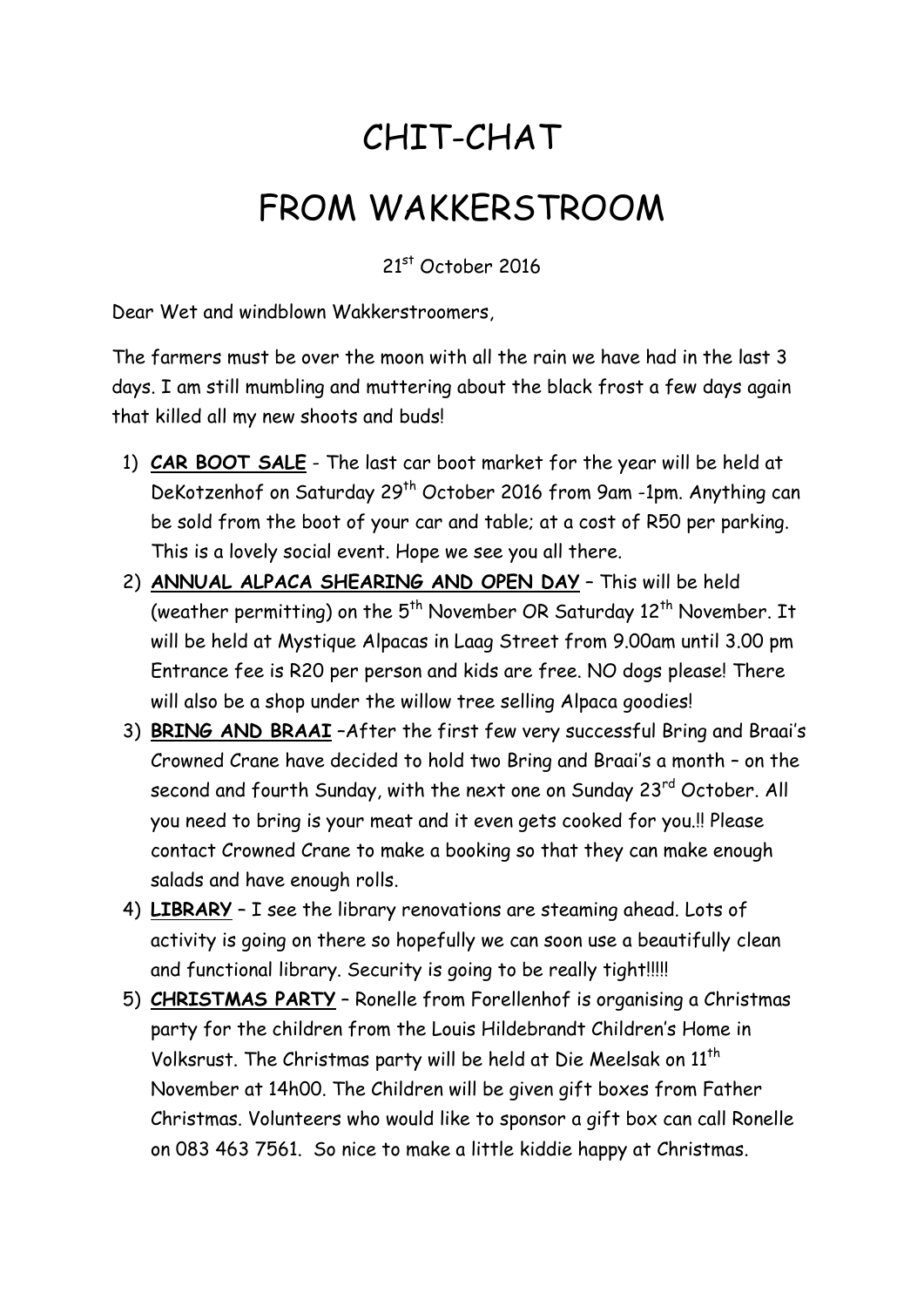- 6) **SMILEY'S** –This group meet at a church in e Sizameleni on a Friday afternoon for children to meet and play. The idea was to keep the kids off the streets. The children play, sing gospel songs and get sandwiches which are donated by kind and generous folk. About 60 kids meet on Fridays between 3.30 and 5.00. Wilna Forbes says that, acting on a suggestion from one of her supporters, Smileys will give each child a Christmas gift this year. Smileys children are e Sizameleni residents aged between 2 and 17 years. The list of children's names and ages is on a board in the Info Centre. Wilna invites you to provide, wrap and label a gift, second-hand in good condition or new, for a specific child on the list. Soft toys, balls and other play equipment, educational toys, school equipment would all be suitable. Alternatively the Smileys team will allocate donations, wrap and label it. Please contact Wilna at 083 705 9278
- 7) **THE SOCIAL WEAVER COUNTRY LODGE** is now open. They advertise \*luxury accommodation \* hot and cold beverages \* There is now a small food menu available (correct me if I'm wrong, Hannes) coming soon \* Liquor licence pending \* Trading hours are Sunday – Thursday 8.00-20.00 . Friday and Saturday 8.00 – 21.00.
- 8) **NEW POOL TABLE** Crowned Crane now boast a new pool table for those who like to knock a few balls around. Pop along and have fun.
- 9) **TWICE IS NICE** Are desperate for clothing and linen. This little shop is doing so well and the ladies from both town and e Sizameleni are shopping up a storm. I was thrilled to buy myself and Peter a jersey each last week and I only paid R80 for both. What a bargain. So come on Wakkerstroomers have a BIG spring clean and donate some items that are just gathering dust in your cupboards.
- 10)**MOZAMBIQUAN ROCKTOBER FEST** On 29th October an event NOT to be missed. The Spilliages are back by popular demand and the food looks yummy! Put on those dancing shoes everyone and get in the festive mood.
- 11) **FREAKY FRIDAY** on 28<sup>th</sup> October at The Owl and Hare What a weekend we got coming up – Come to Owl and Hare and celebrate Halloween in style – with live music, themed food and drinks. DRESS UP is a must. Be there by 18h00 and you can look as creepy as you like!!!
- 12)**ADVANCED COMPUTER COURSE** At Crowned Crane. Monday afternoons at 14hoo for 6 weeks. Probably a must for most of us!